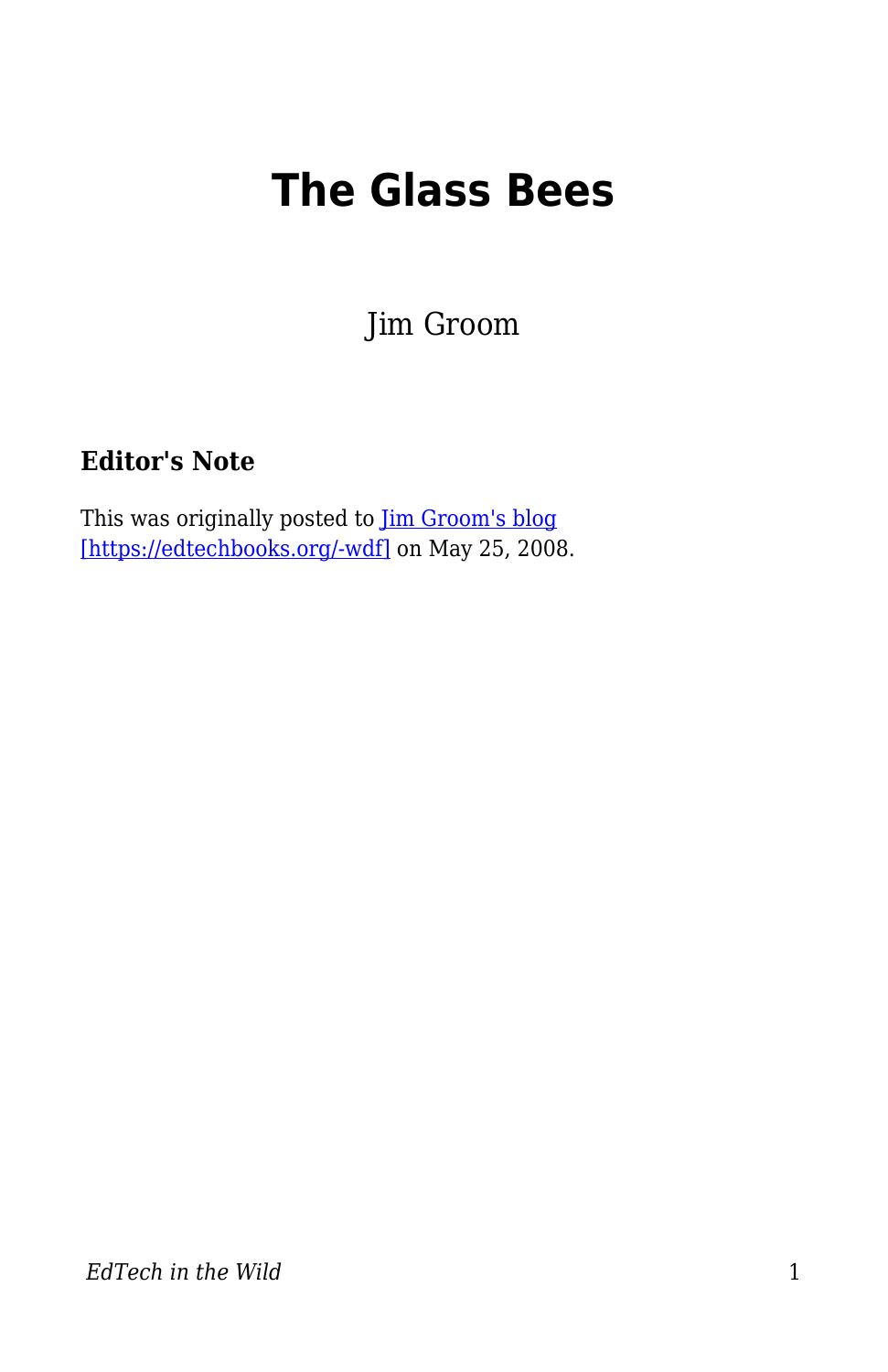

With my no-internet, hippie-like vacation to [Montauk](http://en.wikipedia.org/wiki/Montauk,%20New%20York) [https://edtechbooks.org/-[ktD] behind me now, I can return to the bava and continue the excruciating futility that is my life online. I enjoyed the time away because I was able to do something I hadn't done in too long, i.e., read a few books that have nothing to do with a course I was either taking or teaching. One of the books I read that has me both excited and scared is [Ernst Jünger](http://en.wikipedia.org/wiki/Ernst%20J%C3%BCnger) [\[https://edtechbooks.org/-eJd\]](http://en.wikipedia.org/wiki/Ernst%20J%C3%BCnger)'s 1957 novel *[The Glass Bees](http://en.wikipedia.org/wiki/The%20Glass%20Bees) [\[https://edtechbooks.org/-bSC\]](http://en.wikipedia.org/wiki/The%20Glass%20Bees)* (*Gläserne Bienen*).

I got this novel back in 2000 when it was re-published by the [New](http://www.nybooks.com/shop/product?product_id=9) [York Review of Books \[https://edtechbooks.org/-tuy\],](http://www.nybooks.com/shop/product?product_id=9) and it sat on my shelf for almost eight years. And I am now convinced it had to sit there for that long. For this book wouldn't have meant half as much to me had I read it before my full-fledged, self-obsessed foray into the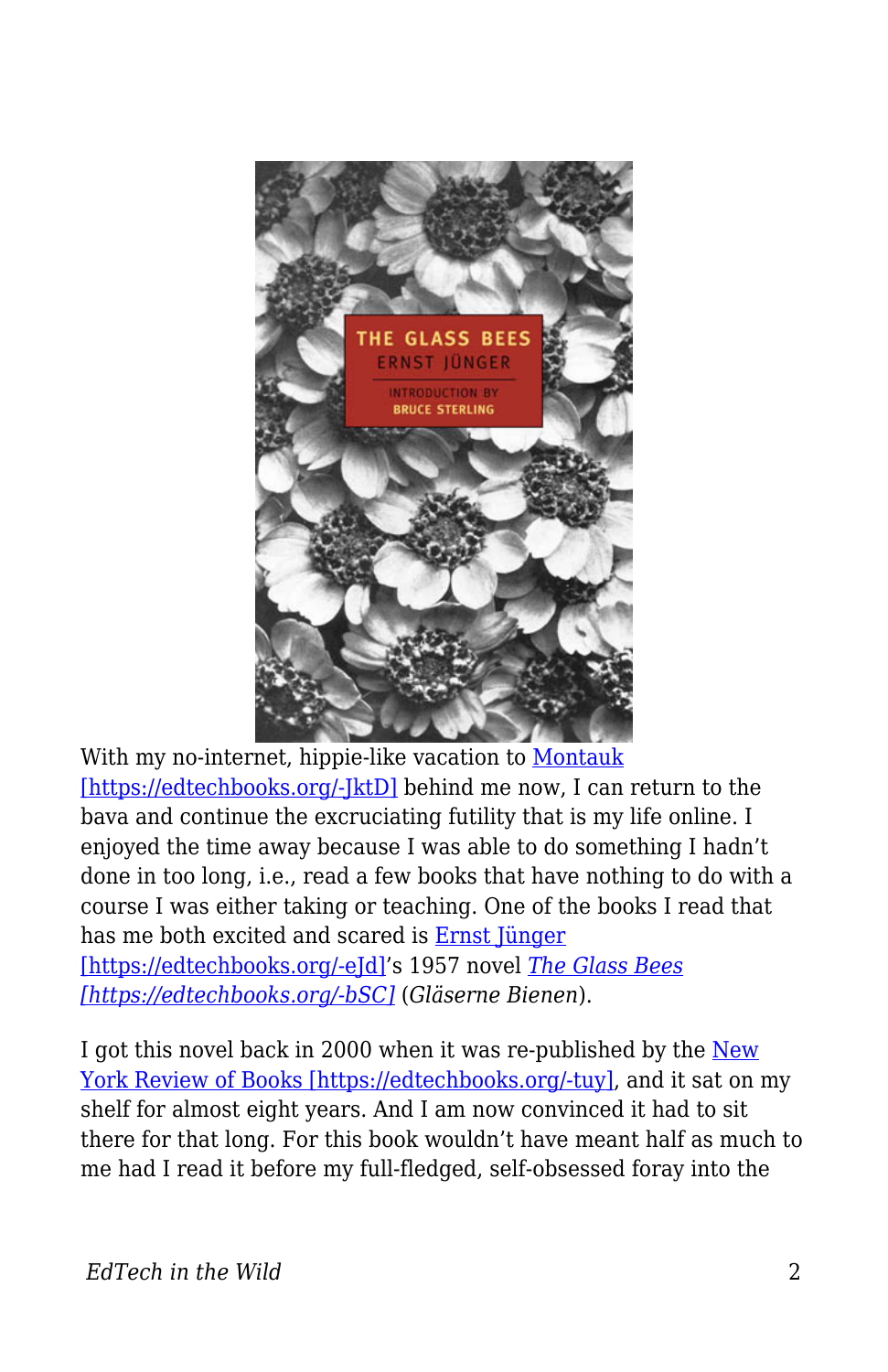land of the lost, a.k.a the internet, almost four years ago. I happened upon this novel last week when I was searching for something to read on my shelves. I was immediately drawn in by the fact that **[Bruce](http://en.wikipedia.org/wiki/Bruce%20Sterling)** [Sterling \[https://edtechbooks.org/-Xhw\]](http://en.wikipedia.org/wiki/Bruce%20Sterling) wrote the introduction, whose talk on ["The Internet of Things" \[https://edtechbooks.org/-Ajf\]](http://itc.conversationsnetwork.org/shows/detail717.html) I had recently listened to. I took this as a sign that the lattice of coincidence was in full effect, and I decided to give it a go.

Sterling's introduction immediately grabbed me, his description of Jünger's novel as anachronistic in the most uncanny of ways is perfectly put when it comes to the social and economic realities of this dark, visionary novel. This quote from Sterling's introduction (which you can read in its brief entirety [here \[https://edtechbooks.org/-HBs\]\)](http://www.nybooks.com/shop/product-file/09/theg9/introduction.pdf) made me realize that this isn't just a novel I should read, but one I *need* to read:

Jünger perceived that industrial capitalism is a ridiculous game, so he proved remarkably good at predicting its future moves….[He] understands that technology is pursued not to accelerate progress but to intensify power. He fully understands that popular entertainment comes with a military-industrial underside.

This passage brings into sharp focus a scary reality that often gets overlooked (or is it intentionally downplayed?) in educational technology, namely that the Utopian, blue sky ideas of technology as a singular harbinger of possibility and liberation ignores the cold and all-consuming role that capital plays in the shaping of technology as means of control. Now I understand that this struggle is by no means unilateral, and that for every instance of technology as a means to consolidate power for capital, there is another instance in which that same technology can be used to undermine the fallacious logic of capital's vision of progress.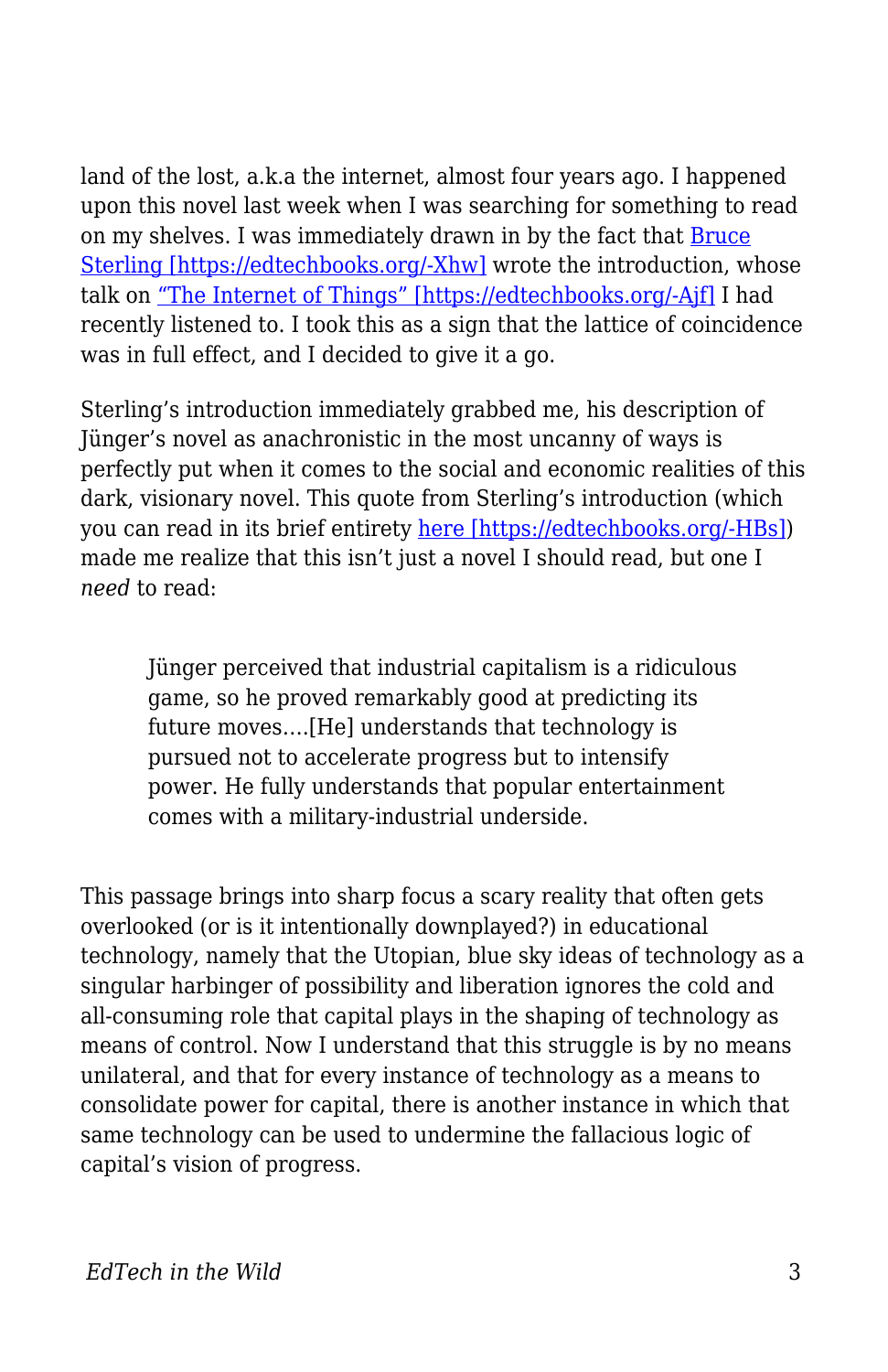So the question that this book (as early as the introduction) immediately forced me to consider is where do I stand in this equation. More specifically, how do I understand the work I am doing in the field of EdTech when in comes to the intersection of progress, power, and the voracious appetite of capital to co-opt and re-package the labor of others as its own, patented, insanely expensive, proprietary product?

This line of inquiry came into sharper focus when talking to [Brian](http://weblogs.elearning.ubc.ca/brian/) [Lamb \[https://edtechbooks.org/-uxXB\]](http://weblogs.elearning.ubc.ca/brian/) and [Keira McPhee](http://tothequick.wordpress.com/) [\[https://edtechbooks.org/-BIB\]](http://tothequick.wordpress.com/) at [Freddy's Bar in Brooklyn](http://www.freddysbackroom.com/) [\[https://edtechbooks.org/-THk\]](http://www.freddysbackroom.com/) soon after finishing the novel. After my vociferous and impressionistic explanation of the ways in which the novel was not about technology, but the relations of power and capital through an idea of technology as a figure of progress, Brian suggested how this wasn't unlike BlackBoard's newest product announcement, their "Next Generation" of Learning Management Systems, BlackBoard 8.

What is BlackBoard doing? Well, they are taking the experiments and innovations of thousands of people and re-packaging them as their own, unique contribution to the educational world of Web 2.0. And why are they doing this? Well, to survive as a LMS, but that survival is not necessarily dependent on a technology or an innovation, rather it is a means of taking the imaginative experimentation of others and wrapping them up as a product that can be bought and sold like a pair of shoes. The insanely irresponsible advertising for BlackBoard 8 suggests that [Academic Suite release 8.0](http://www.blackboard.com/release8/)

[\[https://edtechbooks.org/-tFd\]](http://www.blackboard.com/release8/) will "enhance critical thinking skills" and "improve classroom performance." What LMS can do this? What Web 2.0 tool can do this? This is total bullshit, how can they make such an irresponsible claim? These things are not done by technology, but rather people thinking and working together. Our technology may afford a unique possibility in this endeavor by bringing disparate individuals together in an otherwise untenable community, yet it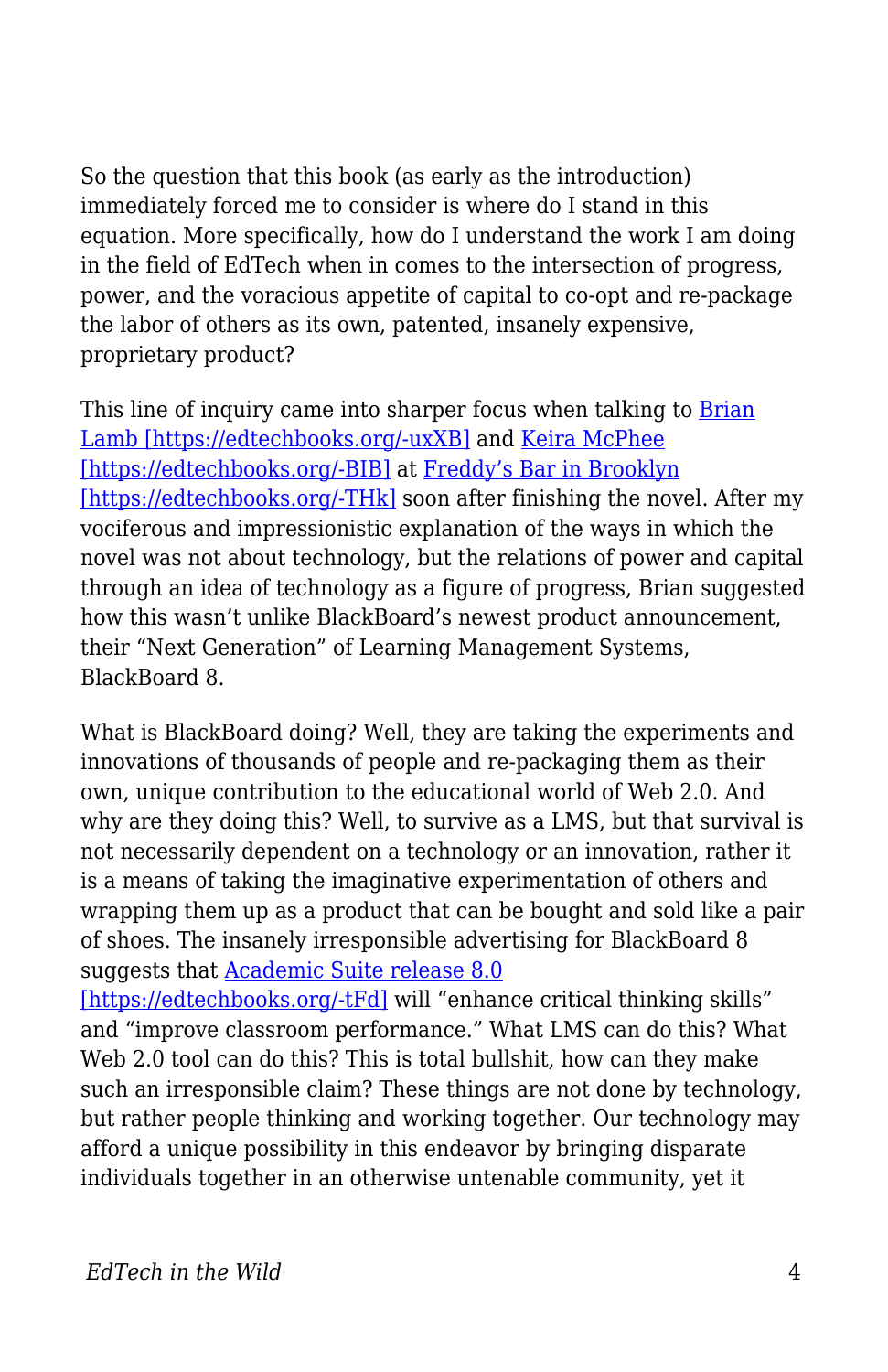doesn't enhance critical thinking or improve classroom performance, we do that, together.

And this move by BlackBoard to commodify the labor of others is exactly the problem with the idea that educational technology "is about the technology," which [Gardner \[https://edtechbooks.org/-oN\]](http://gardnercampbell.net/blog1) exclaimed in his swan song presentation at UMW's Faculty Academy.. It was a great talk, but an insistence that what we do is about the technology and not the community around the ideas is a dangerous one. The two go hand-in-hand, and I am sure Gardner realizes this, but; (in fact, this was a poor reading on my part, a full apologies toGardner for my being so caught up on a phrase and not an idea —an ongoing problem I have :) ) in my mind the technology is often the means through which the communal acts are traced, recorded, and archived. The learning happens not as a by-product of the technology, it is, or rather should be, the *Raison d'être* of the technology. The teaching and thinking happen within the medium of texts, videos, film, images, art, conversation, game playing, computers, etc. Technology may provide new ways of delivering and accessing this information, and mark the basis of many a medium, but the idea of a community and its culture is what makes any technology meaningful and relevant.

This is why the idea that "it is about the technology" makes BlackBoard 8 so troubling to me. If it is about the technology, then capital can quickly recognize this fact and co-opt all the hard work by so many to move outside of the taylorized vision of educational technology grafted upon our institutions. If the technology is what is important, than what do we say if a faculty member or student notes that Bb can do what del.icio.us can, or [can "mash up" YouTube, Flickr,](http://sclater.com/blog/?p=95) [and Google Earth maps \[http://sclater.com/blog/?p=95\]](http://sclater.com/blog/?p=95) like WPMu, or can make content at long last open, or has a slick AJAX interface, then we what what can we say about the technology?

BlackBoard will leverage their relative omnipresence to gouge schools everywhere into using their tools because they can, and they'll sell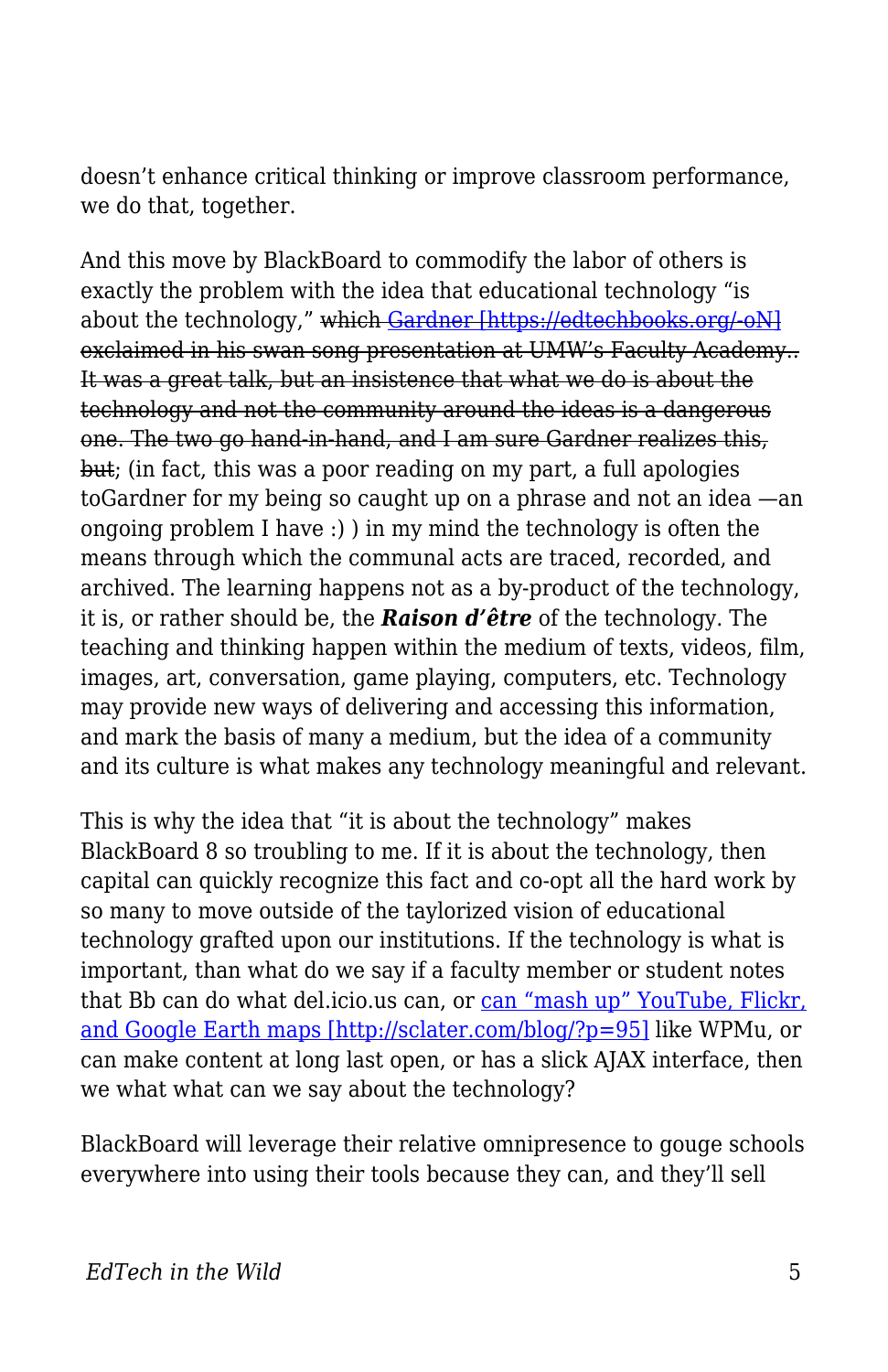them up with all the administrative, vending machine, and surveillance cameras one could dream of. This is what we are missing. BlackBoard makes an inferior product and charges a ton for it, but if we reduce the conversation to technology, and not really think hard about technology as an instantiation of capital's will to power, than anything resembling an EdTech movement towards a vision of liberation and relevance is lost. For within those ideas is not a technology, but a group of people, who argue, disagree, and bicker, but also believe that education is fundamentally about the exchange of ideas and possibilities of thinking the world anew again and again, it is not about a corporate mandate to compete—however inanely or nefariously—for market share and/or power. I don't believe in technology, I believe in people. And that's why I don't think our struggle is over the future of technology, it is over the struggle for the future of our culture that is assailed from all corners by the vultures of capital. Corporations are selling us back our ideas, innovations, and visions for an exorbitant price. I want them all back, and I want them now!

Enter stage left: EDUPUNK!

My next series of posts will be about what I think EDUPUNK is and the necessity for a communal vision of EdTech to fight capital's will to power at the expense of community. I hope others will join me.

Also, sorry this tangent went so far afield, I am currently working on a Wikipedia article for *[The Glass Bees \[https://edtechbooks.org/-bSC\]](http://en.wikipedia.org/wiki/The%20Glass%20Bees)*, which hopefully will fill in all the gaps I left here. But in the end, you should really just read it!